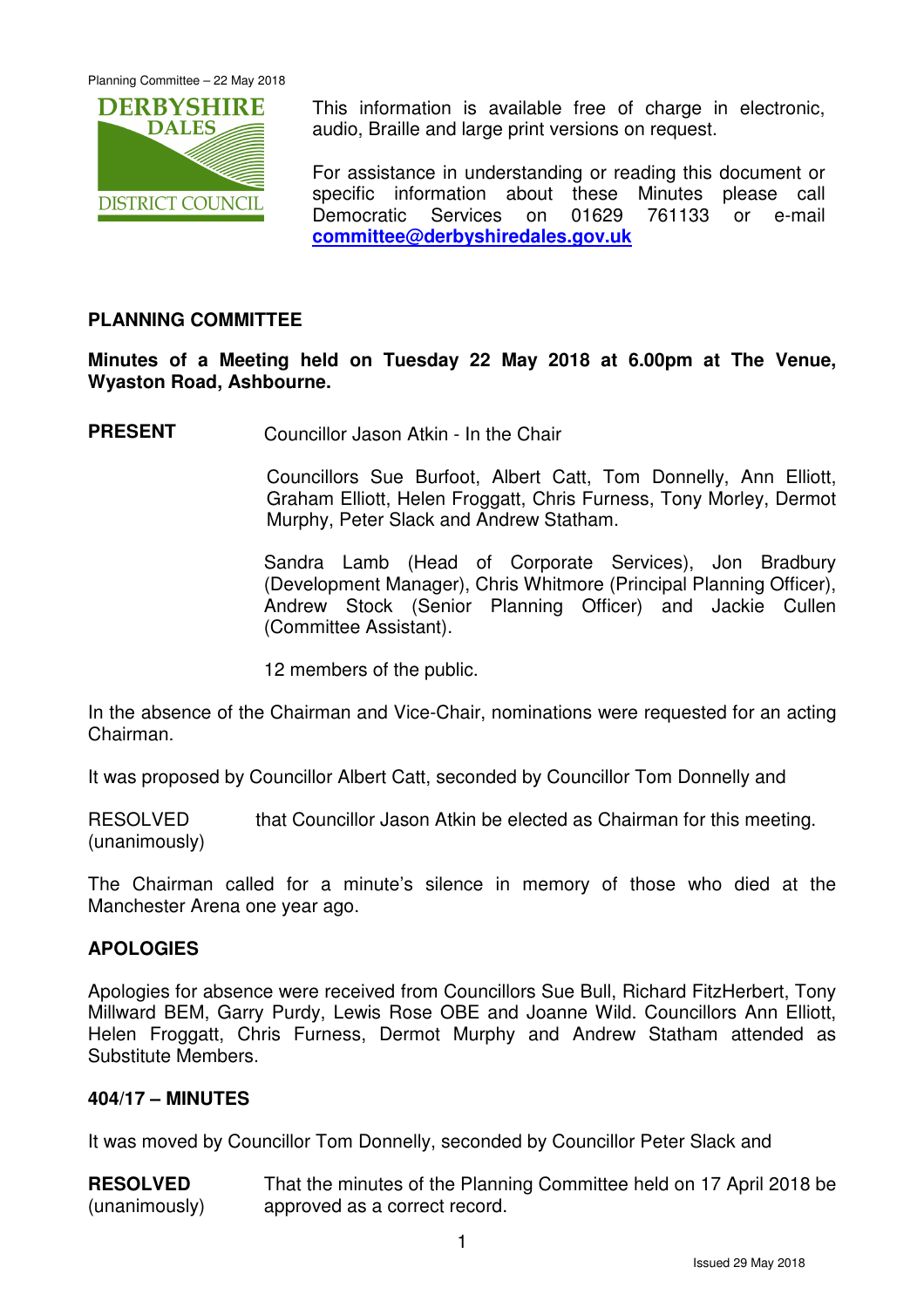The Minutes were signed by the Chairman.

# **405/17 – INTERESTS**

Councillor Peter Slack declared a pecuniary interest in Agenda Item 4.4 **(APPLICATION NO. 17/00778/FUL – TWO STOREY SIDE EXTENSION AT 31 CHAPEL LANE, MIDDLETON)** as it was his own application. Cllr Slack was not present during discussion of and voting on this item.

Councillor Albert Catt declared a personal, non-pecuniary interest in Agenda Items 4.5 and 4.6 **(APPLICATION NO. 18/00215/REM – MODIFICATIONS TO APPROVAL OF RESERVED MATTERS APPLICATION 18/00215/REM TO SUBSTITUTE HOUSE TYPES ON 20 NO. PLOTS AT LEYS FARM, WYASTON ROAD, ASHBOURNE** and **APPLICATION NO. 18/00223/FUL – SUBSTITUTION OF HOUSE TYPES ON PLOTS 19-20, 74-93, 110-113, 117-120, 154-156 AND 158 PERMITTED UNDER 16/00450/REM AND 17/00337/FUL AT LAND SOUTH OF OLD DERBY ROAD, ASHBOURNE)** respectively, as he had given his contact details to the sales teams as a potential purchaser. Councillor Catt was present during discussion and voting on this item.

Councillor Sue Burfoot declared a personal interest in Agenda Item 4.8 **(APPLICATION NO. 18/00331/VCOND – VARIATION OF CONDITION 32 OF PLANNING PERMISSION 17/00003/FUL TO ALLOW FOR THE REMOVAL OF TREES AS PART OF RECOMMENDED CONTAMINATION REMEDIATION WORKS AT LAND NORTH-WEST OF MEGDALE, MATLOCK)** as she lived in close proximity to the site. Cllr Burfoot was not present during discussion of and voting on this item.

#### **404/17 – APPLICATION NO. 17/01248/REM – APPROVAL OF RESERVED MATTERS FOR THE ERECTION OF 35 DWELLINGS AND ASSOCIATED WORKS AT LAND NORTH-EAST OF LATHKILL DRIVE, ASHBOURNE**

The Committee visited the site prior to the meeting to allow Members to appreciate the proposal in the context of its surroundings.

In accordance with the procedure for public participation Cllr Sandra Spencer (Ashbourne Town Council) spoke against the application and Mr Dan Stack (Applicant) spoke in favour of the application.

It was moved by Councillor Albert Catt, seconded by Councillor Peter Slack and

**RESOLVED** (unanimously) That approval of the Reserved Matters application be granted subject to the conditions set out in the report.

## **405/17 – APPLICATION NO. 18/00182/FUL – PROPOSED SITING OF A HOLIDAY CABIN AND FORMATION OF AN ACCESS TRACK AT UPPER BOOTHAY FARM, LONG LANE, ALKMONTON**

The Committee visited the site prior to the meeting to allow Members to appreciate the proposal in the context of its surroundings.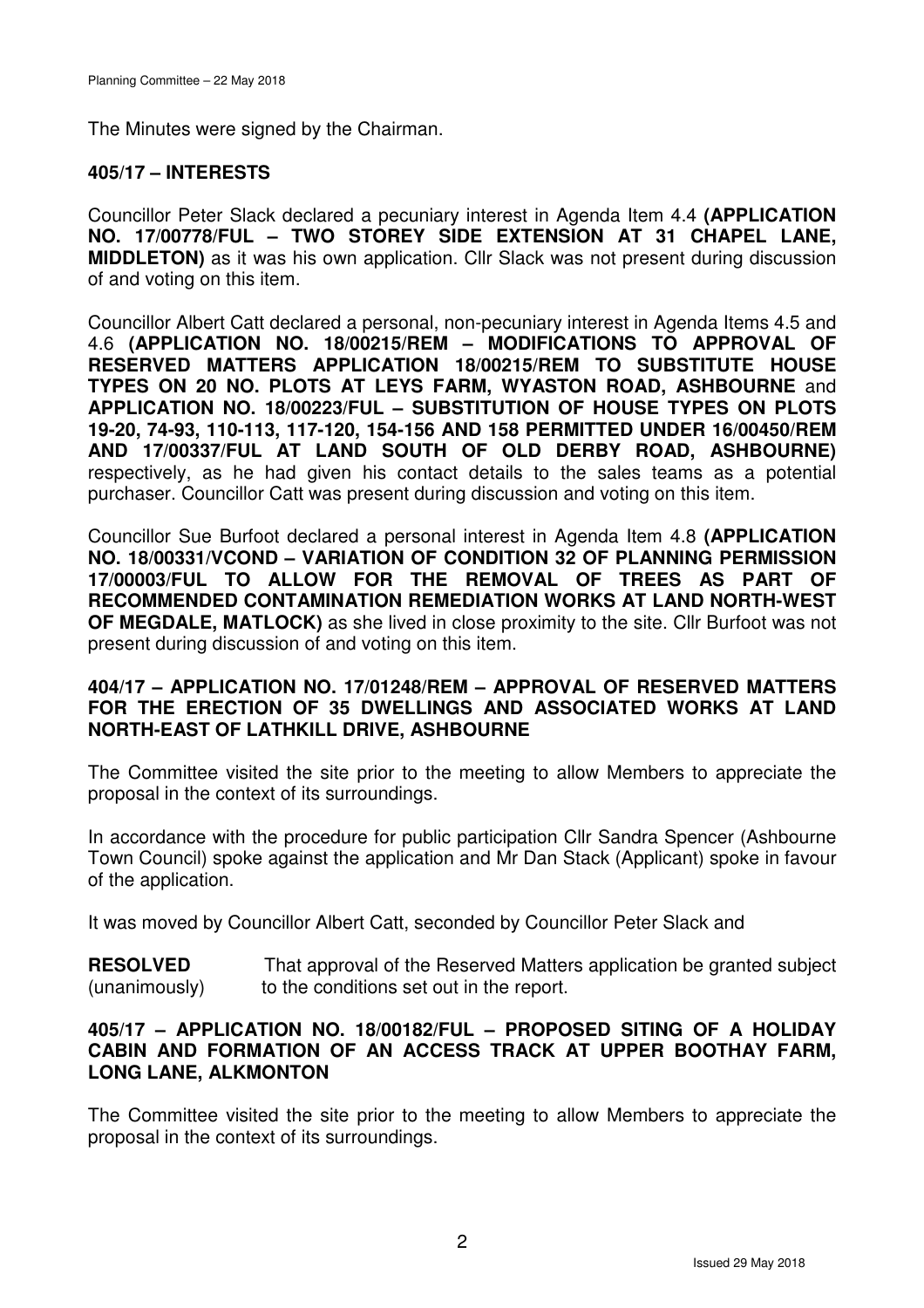In accordance with the procedure for public participation Cllr Richard Spencer (Chair of Alkmonton Parish Council) commented on the application and Mr Ede (Applicant) spoke in favour of the application.

It was moved by Councillor Albert Catt, seconded by Councillor Peter Slack and

| <b>RESOLVED</b>    | That planning permission be refused for the reasons set out in the<br>report. |
|--------------------|-------------------------------------------------------------------------------|
| Voting:            |                                                                               |
| For                |                                                                               |
| <b>Against</b>     | 5                                                                             |
| <b>Abstentions</b> |                                                                               |

The Chairman declared the motion carried.

## **406/17 – APPLICATION NO. 18/00332/FUL – FORMATION OF VEHICULAR ACCESS AND PARKING AREA AT SOUTHLEIGH, 6 RODSLEY LANE, YEAVELEY**

The Committee visited the site prior to the meeting to allow Members to view the impact on the surrounding area.

Correspondence received after publication of the Agenda was distributed at the meeting. This comprised a comment from the Local Highway Authority stating they had no objection to the Conditions and footnotes as previously recommended.

In accordance with the procedure for public participation Mr Richard Hannant (Applicant) spoke in favour of the application.

It was moved by Councillor Tony Morley, seconded by Councillor Albert Catt and

**RESOLVED** (unanimously) That planning permission be granted subject to conditions suggested by the Local Highway Authority for the following reason:

#### Reason

The removal of vehicles from the public highway will be beneficial to the safe and free flow of traffic, thereby benefitting highway safety and reducing the conflict between vehicles and pedestrians. This benefit is considered to outweigh the modest harm to the character and appearance of the locality resulting from the partial loss of hedgerow..

# **407/17 – APPLICATION NO. 17/00778/FUL – TWO STOREY SIDE EXTENSION AT 31 CHAPEL LANE, MIDDLETON**

It was moved by Councillor Albert Catt, seconded by Councillor Tom Donnelly and

**RESOLVED** (unanimously) That planning permission be granted subject to the conditions set out in the report.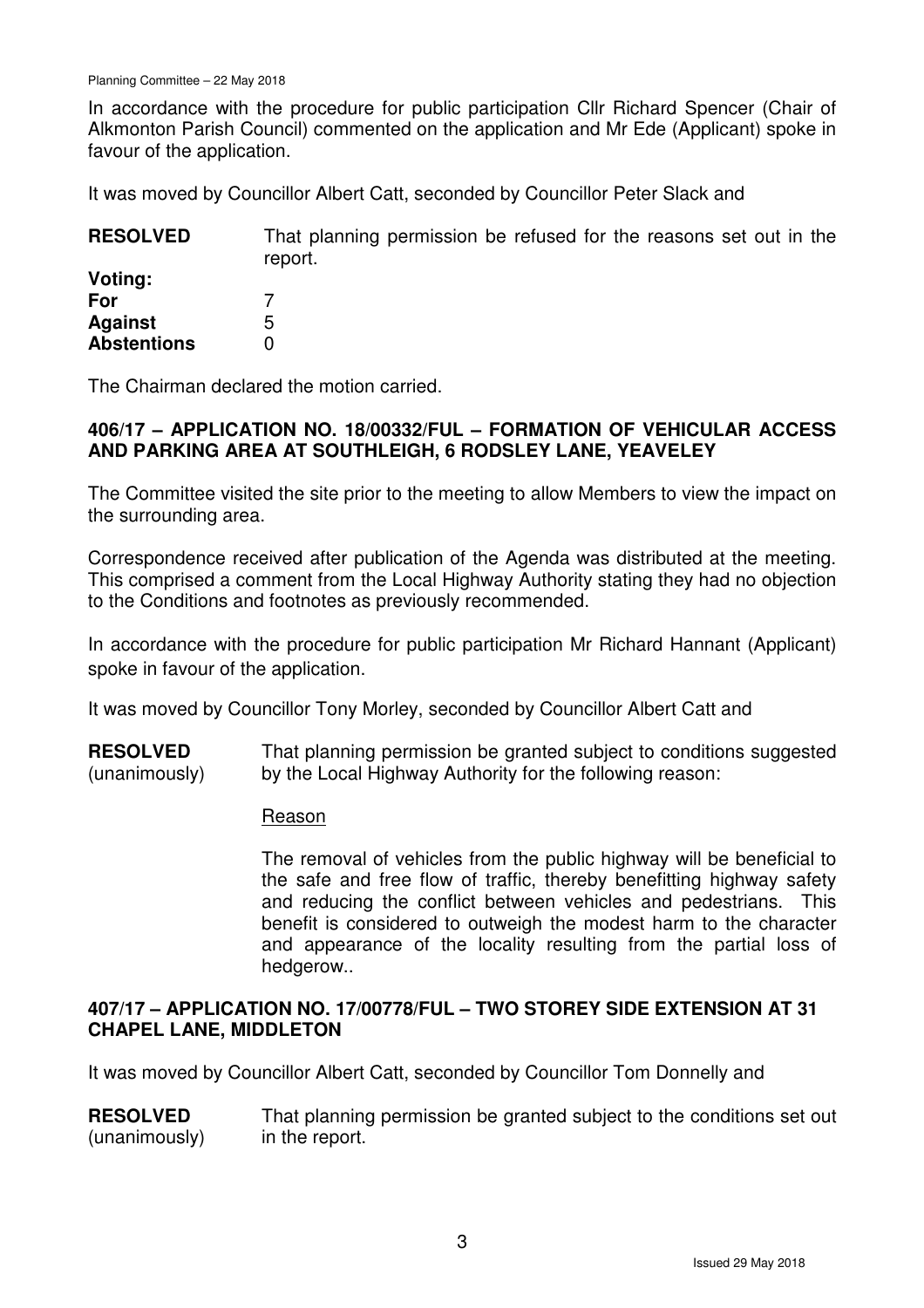## **408/17 – APPLICATION NO. 18/00215/REM – MODIFICATIONS TO APPROVAL OF RESERVED MATTERS APPLICATION 18/00215/REM TO SUBSTITUTE HOUSE TYPES ON 20 NO. PLOTS AT LEYS FARM, WYASTON ROAD, ASHBOURNE**

It was moved by Councillor Albert Catt, seconded by Councillor Tom Donnelly and

**RESOLVED** (unanimously) That the application be granted subject to the conditions set out in the report.

#### **409/17 – APPLICATION NO. 18/00223/FUL – SUBSTITUTION OF HOUSE TYPES ON PLOTS 19-20, 74-93, 110-113, 117-120, 154-156 AND 158 PERMITTED UNDER 16/00450/REM AND 17/00337/FUL AT LAND SOUTH OF OLD DERBY ROAD, ASHBOURNE**

Correspondence received after publication of the Agenda was distributed at the meeting, comprising information on the receipt of amended plans; amendment to Condition 7 in light of confirmation of acceptance of the Travel Plan; and information on the receipt of a linking agreement with Application code ref. 18/00214/VCOND, which if approved would remove the need for Condition 4 in the Officer report.

Taking the above into consideration, it was recommended that the application be approved subject to the applicant entering into a linking agreement to tie the development to the developer contributions already secured on the back of previous permissions and the amended conditions as set out in the Resolution.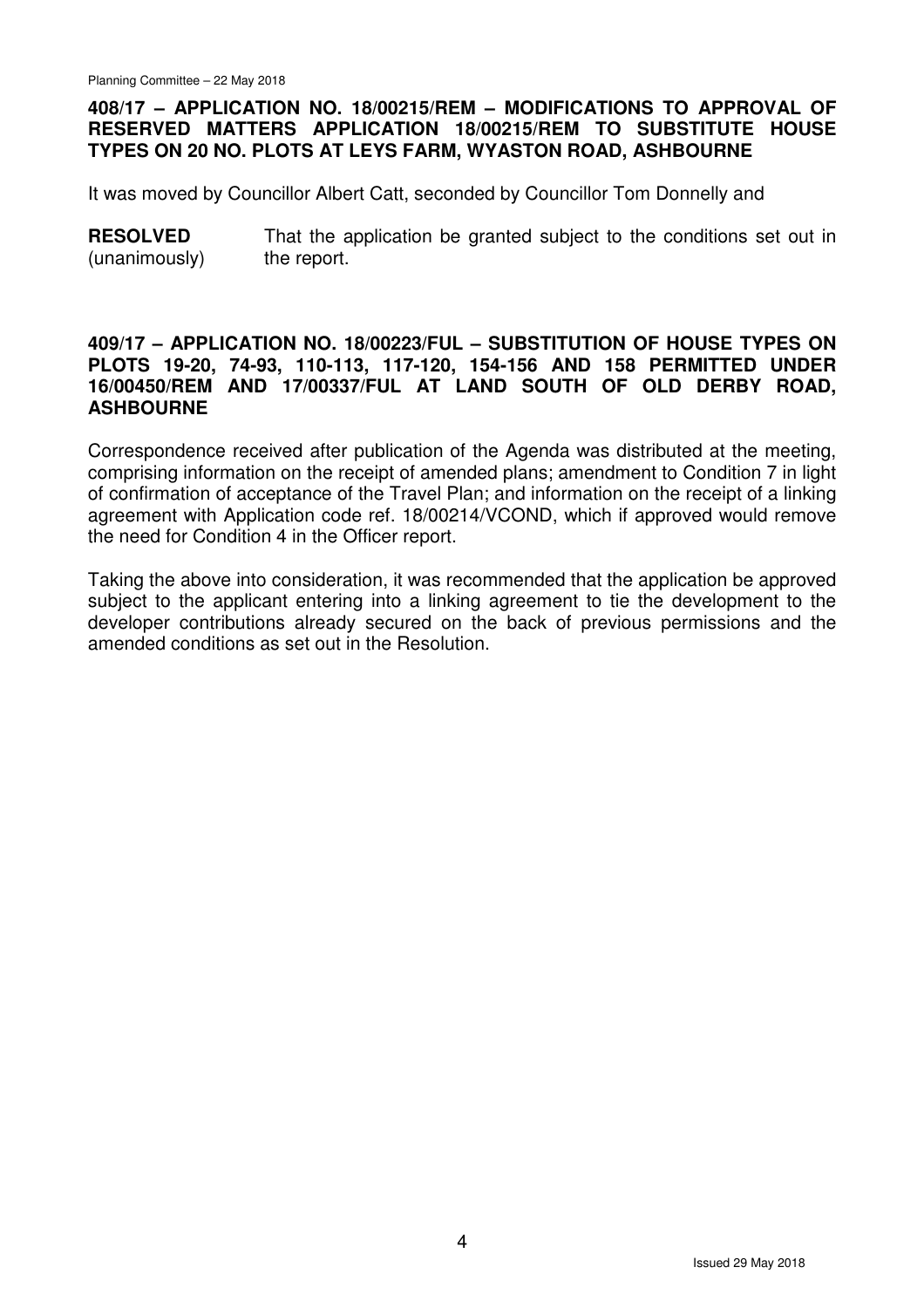It was moved by Councillor Albert Catt, seconded by Councillor Peter Slack and

**RESOLVED** (unanimously) That the application be granted subject to the applicant entering into a linking agreement, and the amended conditions set out as follows:

> 1. The development hereby permitted must begin before the expiration of three years from the date of this permission.

Reason:

 This is a statutory period which is specified in Section 91 of the Town and Country Planning Act 1990.

2. This permission relates solely to the application as amended by the revised plan(s) received by the Local Planning Authority on the  $17<sup>th</sup>$  May 2018 numbered S7240/100/01 Revision Z (Site Planning Layout), S7240/100/05 Revision B (Public Open Space Transfer Plan), S7240/500/01 Revision M (External Materials Layout), S7240/500/02 Revision M (Boundary Treatments Layout) S7240/500/03 Revision P (Surface Treatment Layout), S7240/500/04 Revision L (Chimney & Eaves Allocation Layout), S7240/500/05 Revision E (Pedestrian Inter-Visibility Splay Layout) and S7240/500/11 Revision E (Cycle Storage Layout).

Reason:

For the avoidance of doubt.

 3. The external surfaces and boundary treatments to the dwellings and garages hereby approved shall be constructed in accordance with 'External Materials' and 'Boundary Treatment' layout plans numbered S7240/500/01 Revision M and S7240/500/02 Revision M received by the District Council on the 17<sup>th</sup> May 2018 unless otherwise agreed in writing by the Local Planning Authority.

Reason:

To ensure a satisfactory external appearance of the development in accordance with the aims of Policy PD1 of the Adopted Derbyshire Dales Local Plan (2017).

4 In conjunction with outline and approval of reserved matters applications 13/00911/OUT and 16/00450/REM and full planning application 17/00337/FUL no more than 30 dwellings shall be occupied until a scheme for the improvement of the Derby Road/Sturston Road junction or other traffic alleviation measure has been secured in accordance with details which shall have been previously submitted to and approved in writing by the Local Planning Authority. **(Please note earlier comments that this condition may not be necessary if it is**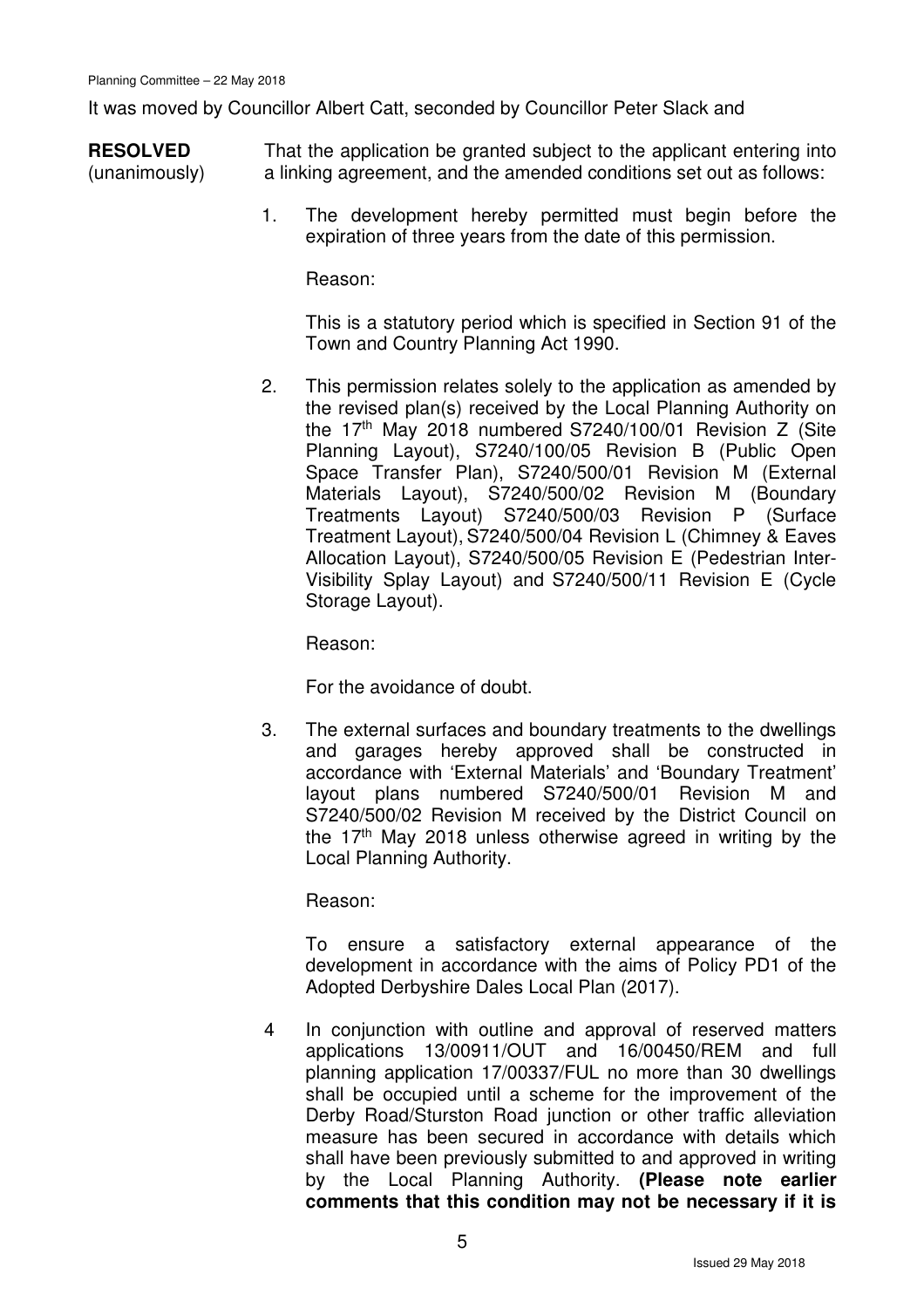## **resolved that application 18/00214/VCOND be approved and the associated legal agreement completed).**

Reason:

In the interests of highway safety in accordance with the aims of Policies S3 and HC19 of the Adopted Derbyshire Dales Local Plan (2017).

5. The carriageways and footways up to each dwelling hereby approved shall be carried out to at least the binder course surface in accordance with approval of reserved matters application 16/00450/REM and full application 17/00337/FUL prior to first occupation. Until final surfacing is completed, the footway binder course shall be provided in a manner to avoid any upstands to gullies, covers or other such obstructions within or abutting the footway. The carriageways, footways and footpaths in front of each dwelling shall be completed with final surface course within twelve months (or three months in the case of a shared surface road) from the occupation of such dwelling, unless otherwise agreed in writing by the Local Planning Authority.

Reason:

 For the avoidance of doubt and to ensure that each dwelling has a properly consolidated and surfaced carriageway and footway up to the existing highway and appropriate drainage is put in place to deal with surface water run-off in accordance with the aims of Policies S3, PD8 and HC19 of the Adopted Derbyshire Dales Local Plan (2017).

6. No dwelling shall be occupied until space has been provided within the site curtilage / plot for the parking and manoeuvring of residents and visitors vehicles associated with that dwelling, together with secure cycle parking, all to be laid out, constructed and approved in writing by the Local Planning Authority. The facilities shall be retained throughout the life of the development free from any impediment to their designated use.

Reason:

 In the interests of highway safety in accordance with the aims of Policies S3 and HC19 of the Adopted Derbyshire Dales Local Plan (2017).

7. In conjunction with outline and approval of reserved matters applications 13/00911/OUT and 16/00450/REM and full planning application 17/00337/FUL the Travel Plan by Bancroft Consulting which accompanied application code ref. 17/00337/FUL dated March 2017 shall be carried out in strict accordance with the timetable at page 26, under table 6 unless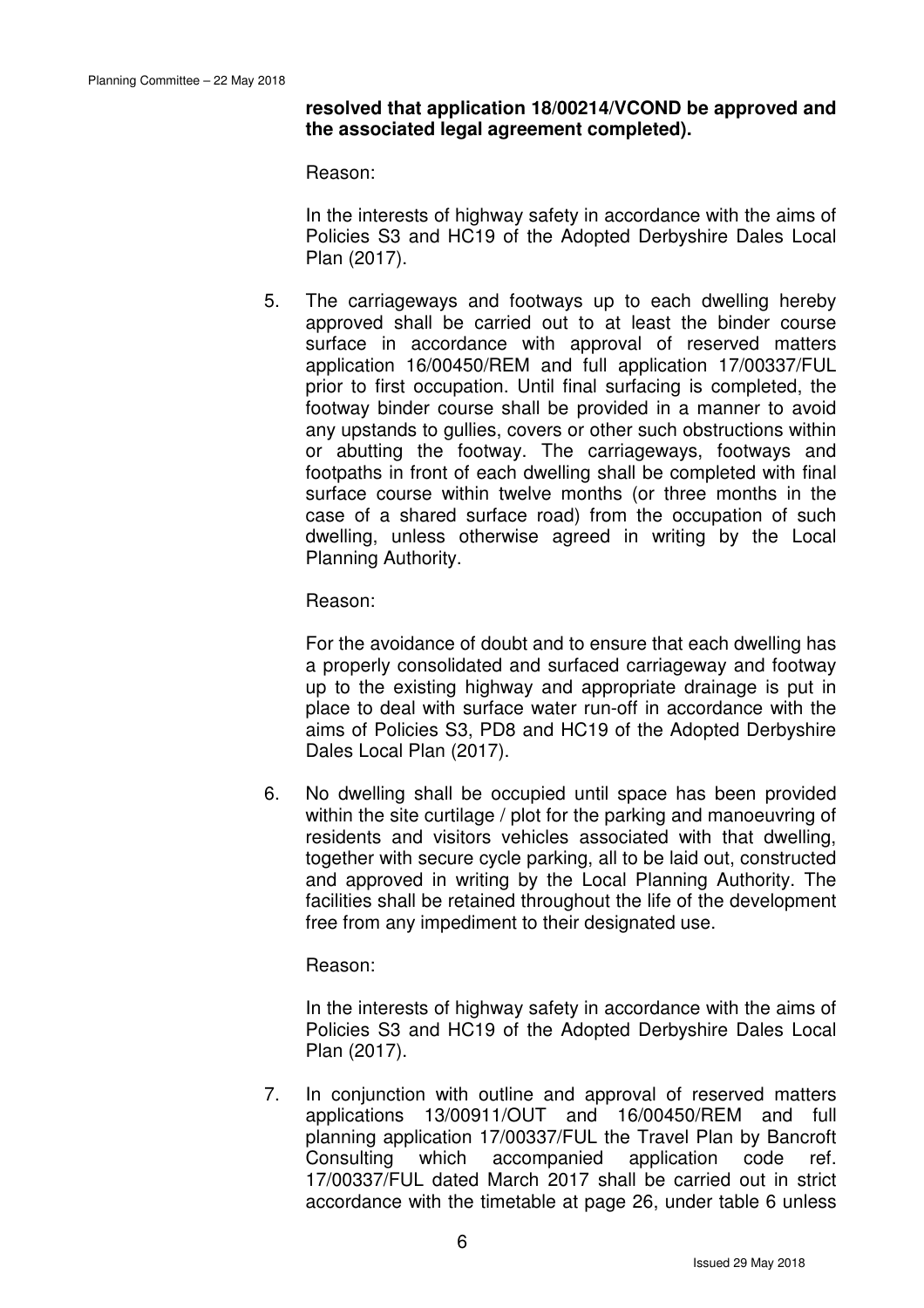otherwise agreed in writing by the Local Planning Authority.

Reason:

 To promote sustainable travel in accordance with the aims of Policy HC20 of the Adopted Derbyshire Dales Local Plan (2017).

8. Prior to first occupation of any dwelling hereby approved a scheme for the provision of open space and play areas to serve the plots affected by this application and a timetable for the delivery of such infrastructure shall be submitted to and approved in writing by the Local Planning Authority. The development shall thereafter be carried out in accordance with the approved details.

Reason:

 To ensure the provision of appropriate play and open space in accordance with the aims of Policy HC14 of the Adopted Derbyshire Dales Local Plan (2017).

9. No dwelling shall be occupied until surface / storm water and foul drainage connections have been made to the main drainage network in accordance with drawings numbered H7240-500-02 Rev E and H7240-500-02 Rev E unless otherwise agreed in writing by the Local Planning Authority.

Reason:

 To ensure that appropriate drainage is put in place to deal with surface water run-off in accordance with the aims of Policies S3, PD8 and HC19 of the Adopted Derbyshire Dales Local Plan (2017).

10. No machinery shall be operated on the site, no process or operations shall be carried out and no deliveries shall be taken at or despatched from the site except between 8:00 and 18:00 hours Monday to Friday and 9:00 and 13:00 on Saturdays or at any time on Sundays and Bank Holidays unless otherwise agreed in writing by the Local Planning Authority.

Reason:

To safeguard the residential amenity of the occupants of nearby dwellings in accordance with the aims of Policy PD1 and PD9 of the Adopted Derbyshire Dales Local Plan (2017).

# **410/17 – APPLICATION NO. 18/00267/FUL – DEMOLITION OF EXISTING SPORTS PAVILION AND ERECTION OF NEW SPORTS PAVILION AT MEMORIAL PAVILION,**